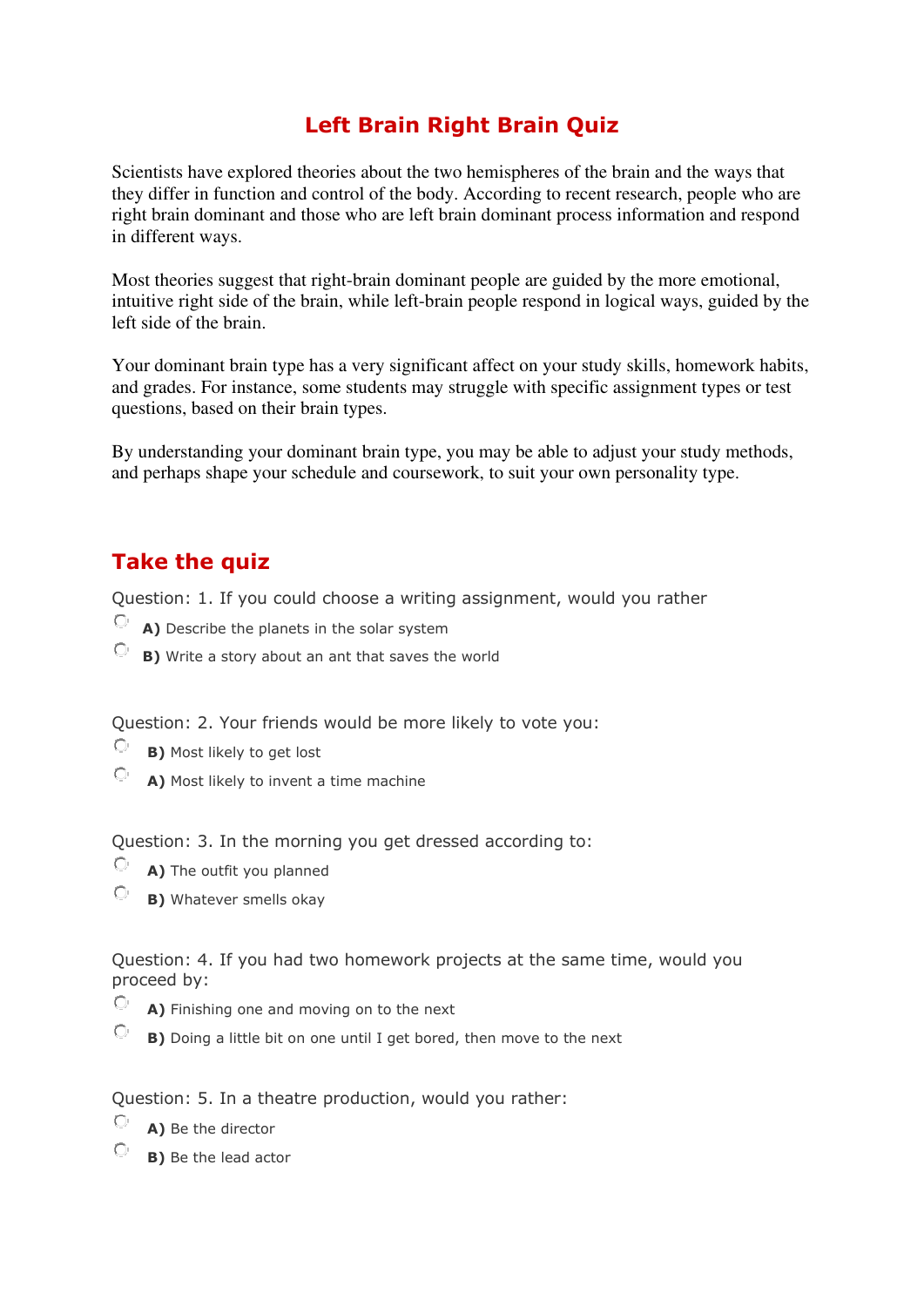Question: 6. You just won a free one-week holiday to the beach! Would you

- $\bigcirc$ **B)** Leave now!
- **A)** Take some time to plan my trip

Question: 7. Someone just told you you're psychic. You think to yourself:

- $\bigcirc$  **A)** That's ridiculous
- **B)** I think I really might be ...

#### Question: 8. On a multiple choice test do you:

- **B)** Think too much and get confused every time
- **A)** Review the choices and see a solid right answer

Question: 9. If you watched a sad movie in class would you:

- **A)** Control emotions
- **B)** Cry a little

Question: 10. When you eat M&Ms are you tempted to:

- $\circ$  **A)** Sort them by colour and eat them in order
- $\bullet$ **B)** Sneak them in class and eat them when I'm bored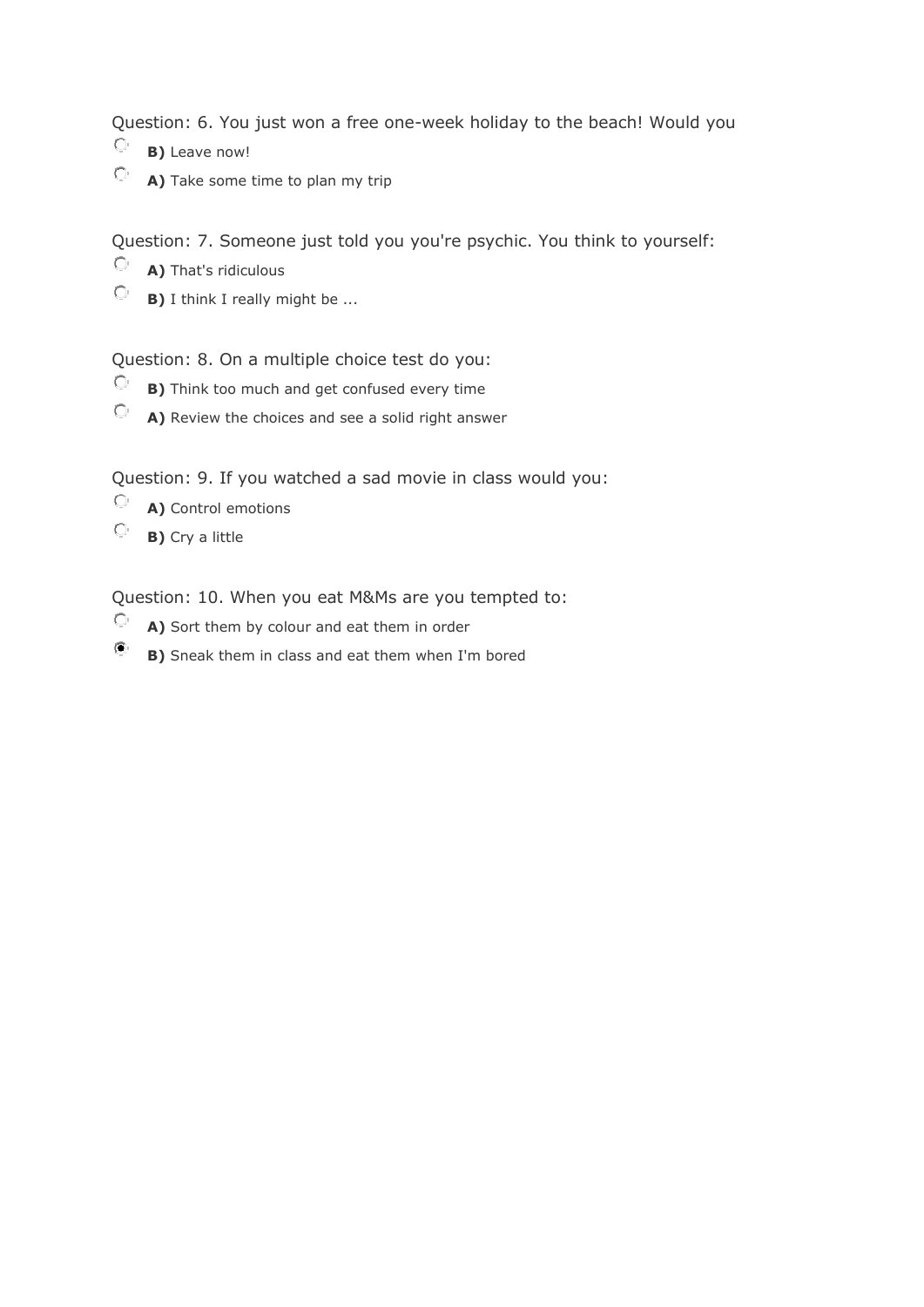### **Results**

#### **Equal amount of As and Bs = You are a middle brain dominant student!**

You are open minded but not gullible about things or people. You may run into trouble making decisions sometimes, while your logical brain plays tug-of-war with your gut instinct.

You enjoy the arts, but you could also do well in science and math. You appreciate the beauty of all things in life, and are well-rounded. Middle brain students would do well on *The Apprentice*, since they can have a strong mix of gut instinct and an appreciation for numbers. You would have a strong career in business, but you may not go that route; you may be more interested in studying the arts and sciences in college.

You would be wise to read over the characteristics of left and right brain students and consider whether you fall into the traps of either type. For instance, extreme right brain dominant students can get too bogged down in thought, while extreme left brain students can be rigid in their views.

#### **Mostly Bs = You are a right brain dominant student!**

- You like to use visual aids
- You are the quiet one in study groups, but you come up with brilliant ideas
- You need to read things twice, but then you've got it!
- Things you read make more sens[e after a day](http://homeworktips.about.com/od/schooltests/fl/Have-You-Learned-or-Memorized.htm) or so
- You are good with people
- You don't fall for practical jokes as easily as some
- You seem dreamy, but you're really deep in thought
- You like to write fiction, draw, or play music
- You might be athletic
- You take time to ponder and you think there are two sides to every story
- You may lose track of time
- You are spontaneous
- You're fun and witty
- You may find it hard to follow verbal directions

#### **Advice for Right Brain Students**

- Choose to do personal essays
- Let your imagination work for you in the arts
- Let your deep thinking work for you during essay tests—but don't ponder too long
- Be creative with essays.
- Use images and charts when you study
- Write down directions
- Try to be more organized!